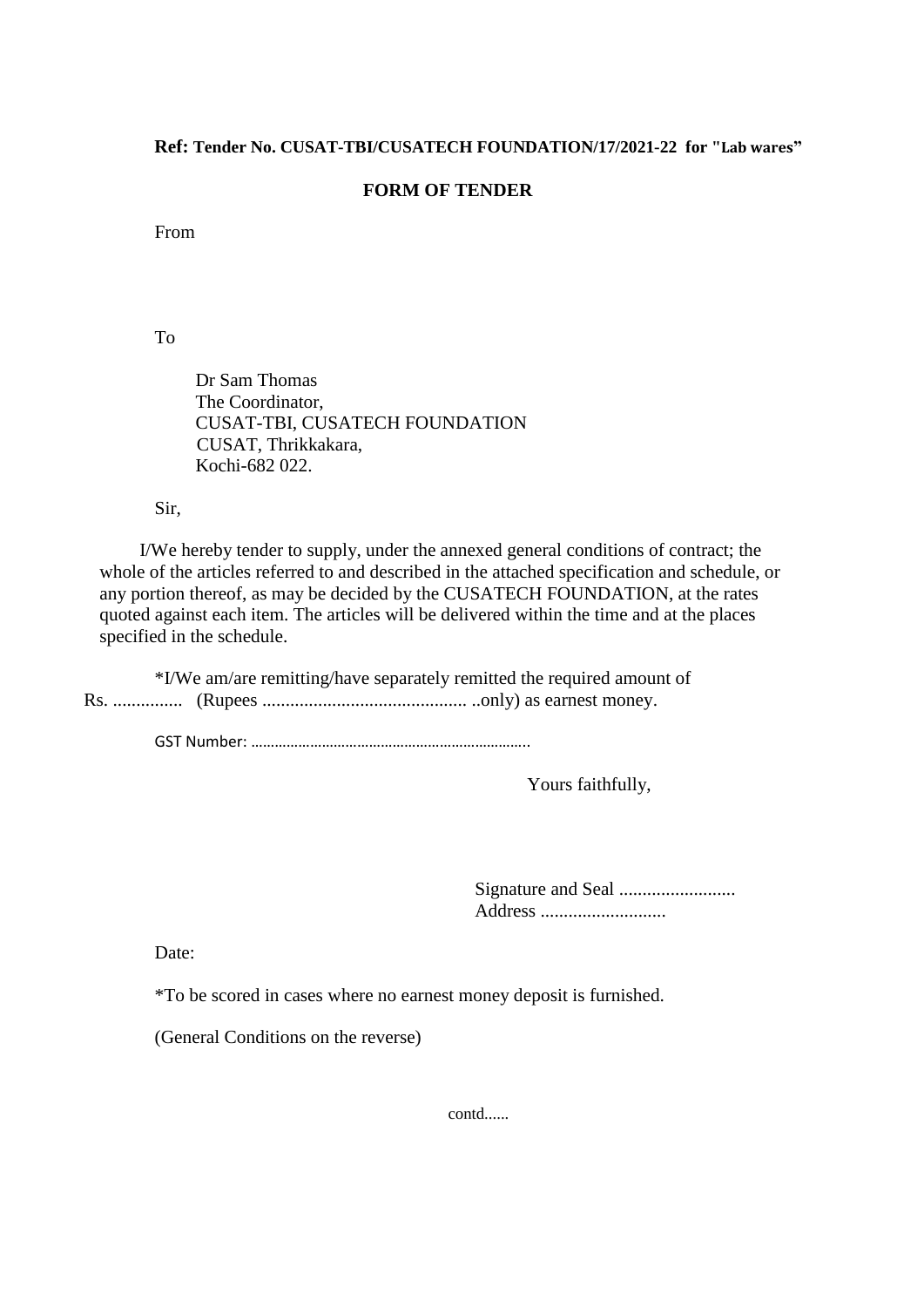# **Ref:Tender No. CUSAT-TBI/CUSATECH FOUNDATION/17/2021-22 for "Lab wares"**

**Name of work:** Supply and installation of various Lab wares at Bio-incubator at new start-up space of CUSATECH FOUNDATION,CUSAT.

|    | A. Plastic wares                                                                                                                                   |        |
|----|----------------------------------------------------------------------------------------------------------------------------------------------------|--------|
| 1. | Wash Bottles, 500ml, LDPE                                                                                                                          | 6 Nos  |
| 2. | Measuring Cylinder, 100ml, PP, Autoclavable                                                                                                        | 6 Nos  |
| 3. | Measuring Cylinder, 500ml, PP, Autoclavable                                                                                                        | 3 Nos  |
| 4. | Measuring Cylinder, 1000ml, PP, Autoclavable                                                                                                       | 4 Nos  |
| 5. | Beaker, 250ml, PP, Autoclavable                                                                                                                    | 6 Nos  |
| 6. | Beaker, 500ml, PP, Autoclavable                                                                                                                    | 6 Nos  |
| 7. | Beaker, 1000ml, PP, Autoclavable                                                                                                                   | 12 Nos |
| 8. | Measuring Beaker with Handle, 2000ml, PP, Autoclavable                                                                                             | 6 Nos  |
| 9. | Test Tube Basket with Cover180x170x160, PP, Autoclavable                                                                                           | 6 Nos  |
|    | 10. Test Tube Basket with Cover 230x230x230, PP, Autoclavable                                                                                      | 4 Nos  |
|    | 11. Pipette Aid, PP, 25ml                                                                                                                          | 6 Nos  |
|    | 12. Pipette Bulbs, 100ml, Natural Rubber                                                                                                           | 8Nos   |
|    | 13. Micro Tip Box, 200-1000ul, (96 tips)                                                                                                           | 6Nos   |
|    | 14. Micro Tip Box, 2-200ul (96 tips)                                                                                                               | 6Nos   |
|    | 15. Micro Tip Box, 0.2-10ul (96tips)                                                                                                               | 6Nos   |
|    | 16. Reusable Bottle Top Filter, 500ml, Autoclavable PP/PSF GL45 Compatible thread                                                                  | 1 Nos  |
|    | 17. Parafilm M, 2" x 250'                                                                                                                          | 2 Nos  |
|    | 18. Test Tube Stand, PP, 25mm Dia, 25tubes/places                                                                                                  | 8Nos   |
|    | 19. Carboy With Stopcock, PP, Autoclavable, 20L                                                                                                    | 4 Nos  |
|    | 20. Variable Volume Pipette, 100-1000ml, Fully autoclavable, Spring loaded tip cone, Tight<br>fit to the tip, with Ejector, 4 digit volume display | 2 Nos  |
|    | 21. Variable Volume Pipette, 20-200ml, Fully autoclavable, Spring loaded tip cone, Tight fit<br>to the tip, with Ejector, 4 digit volume display   | 2 Nos  |
|    | 22. Variable Volume Pipette, 2-20ml, Fully autoclavable, Spring loaded tip cone, Tight fit to<br>the tip, with Ejector, 4 digit volume display     | 2 Nos  |
|    | <b>B.</b> Lab wares                                                                                                                                |        |
| 1. | Loop Holder with 2mm diameter Nichrome Loops                                                                                                       | 8Nos   |
| 2. | Nichrome Loop, 4mm diameter                                                                                                                        | 50Nos  |
| 3. | Nichrome Loop, 2mm diameter                                                                                                                        | 50Nos  |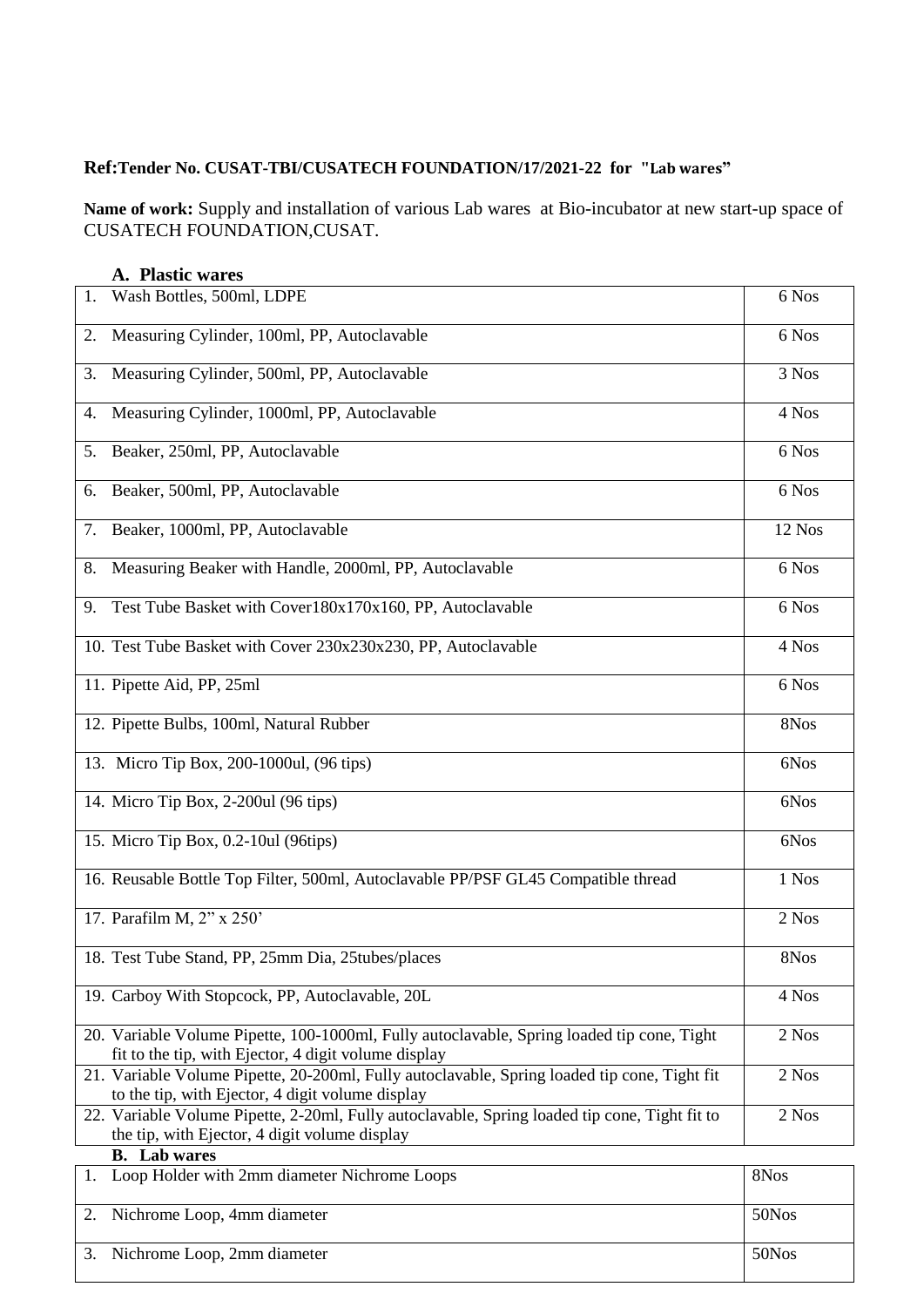| 4.       | Nichrome Straight Wire                                                                                   | 50Nos          |
|----------|----------------------------------------------------------------------------------------------------------|----------------|
|          | C. Glass wares                                                                                           |                |
| 1.       | Beakers with spout, Low form, 100ml                                                                      | 8Nos           |
| 2.       | Beakers with spout, Low form, 250ml                                                                      | 10Nos          |
| 3.       | Beakers with spout, Low form, 500ml                                                                      | 10 Nos         |
| 4.       | Beakers with spout, Low form, 1000ml                                                                     | 12 Nos         |
| 5.       | Reagent Bottles, Graduated With Screw Cap and Pouring Ring, 100ml                                        | 20 Nos         |
| 6.       | Reagent Bottles, Graduated With Screw Cap and Pouring Ring, 250ml                                        | 20 Nos         |
| 7.       | Reagent Bottles, Graduated With Screw Cap and Pouring Ring, 500ml                                        | 20 Nos         |
| 8.       | Reagent Bottles, Graduated With Screw Cap and Pouring Ring, 1000ml                                       | 20 Nos         |
| 9.       | Measuring cylinders, Graduated, with Pour Out, with Hexagonal Base, 100ml                                | 4 Nos          |
|          | 10. Measuring cylinders, Graduated, with Pour Out, with Hexagonal Base, 250ml                            | 3 Nos          |
|          | 11. Measuring cylinders, Graduated, with Pour Out, with Hexagonal Base, 500ml                            | 2 Nos          |
|          | 12. Measuring cylinders, Graduated, with Pour Out, with Hexagonal Base, 1000ml                           | 2 Nos          |
|          | 13. Petri dishes, 100mm x 15mm                                                                           | <b>100 Nos</b> |
|          | 14. Conical Flasks, Erlenmeyer, Narrow Mouth, 250ml                                                      | <b>30 Nos</b>  |
|          | 15. Conical Flasks, Erlenmeyer, Narrow Mouth, 500ml                                                      | <b>30 Nos</b>  |
|          | 16. Conical Flasks, Erlenmeyer, Narrow Mouth, 5000ml                                                     | 12 Nos         |
|          | 17. Filtration Assembly, 1000ml, Filtration Base 47mm                                                    | 1 Nos          |
|          | 18. Volumetric Flask with Interchangeable Solid Glass Stopper, 100ml                                     | 5 Nos          |
|          | 19. Funnels, 100mm                                                                                       | 2 Nos          |
|          | 20. Separating Funnels, Pear Shape, with PTFE Key Stopcock, Interchangeable Stopper<br>1000ml 29/32 neck | 3 Nos          |
|          | 21. Glass Pipettes, Mohr Type, 10ml                                                                      | <b>10 Nos</b>  |
|          | 22. Glass Pipettes, Mohr Type, 5ml                                                                       | $10$ Nos       |
|          | 23. Test tubes, With Rim, (27ml)                                                                         | <b>200 Nos</b> |
|          | <b>Total Basic Rate</b>                                                                                  |                |
| GST(18%) |                                                                                                          |                |
|          | <b>Grand Total Price</b>                                                                                 |                |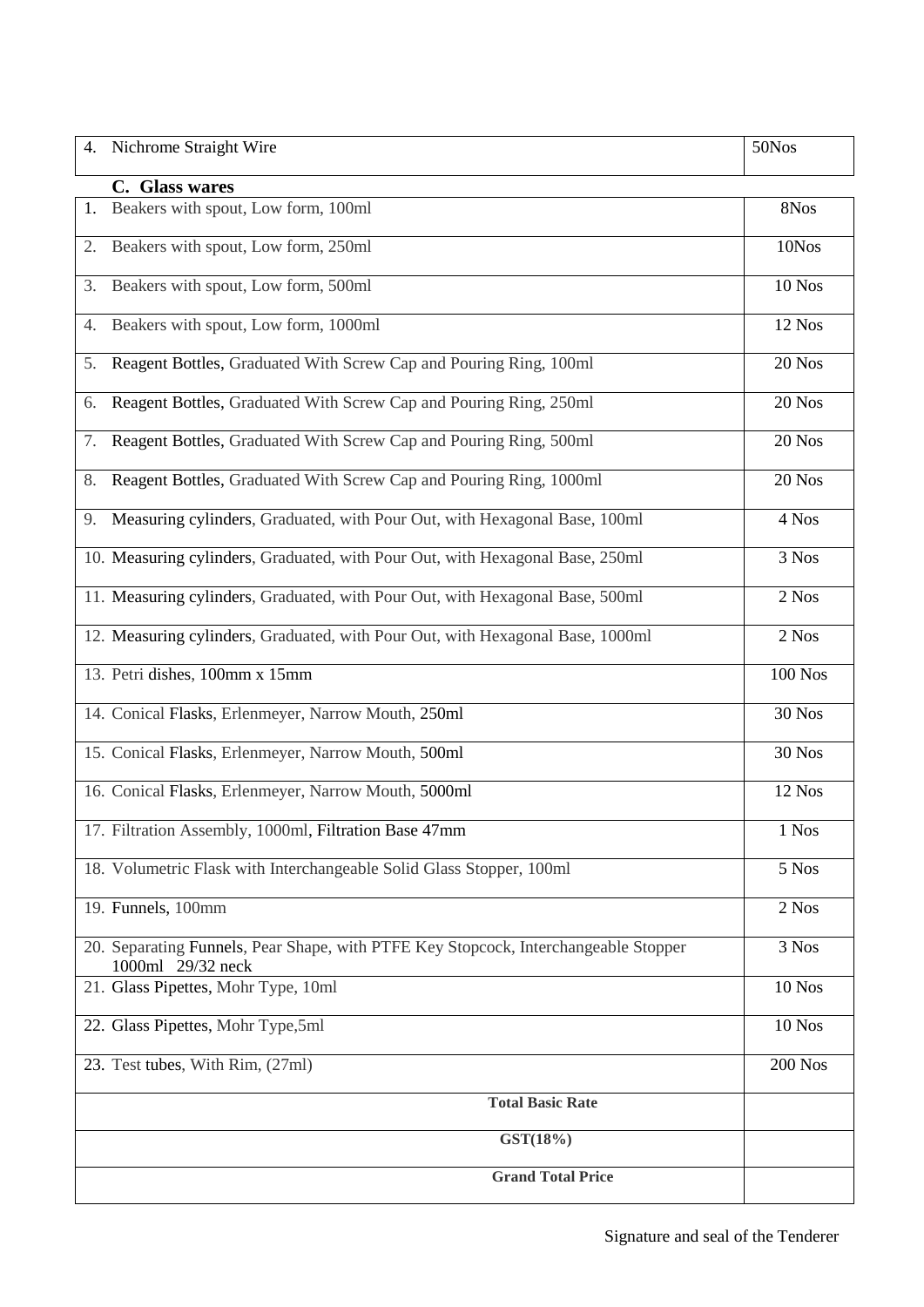Those who are downloading the tender form from the website should use only the "**pdf format"** Tender form available in the website. Tenders submitted in the letter head, or other forms will be summarily rejected. Separate Technical bid and financial bid will not be accepted.

Whether samples essential: No

Period within which goods delivered: Within 30 days from the date of issue of Purchase Order. Rates quoted for supply and installation at Bio-Incubator, CUSAT-TBI,CUSATECH FOUNDATION, CUSAT, Thrikkakara, Kochi - 22

.............................................

### TERMS AND CONDITIONS

| Superscription -Ref: Tender No. CUSAT-TBI/CUSATECH FOUNDATION/17/2021-22 for "Lab wares"               |                                                                                                                                                                                                                                                                                                               |  |  |
|--------------------------------------------------------------------------------------------------------|---------------------------------------------------------------------------------------------------------------------------------------------------------------------------------------------------------------------------------------------------------------------------------------------------------------|--|--|
| Last date and time for receipt of tender                                                               | 31.07.2021 upto 04.00 P.M.                                                                                                                                                                                                                                                                                    |  |  |
| Date and time for opening of tender                                                                    | $02.08.2021$ at 11.00 A.M.                                                                                                                                                                                                                                                                                    |  |  |
| Date upto which the rates are to be<br>firm                                                            | 31.12.2021                                                                                                                                                                                                                                                                                                    |  |  |
| Price of tender form                                                                                   | $Rs.500/- + Rs.90/- (18\% GST)$<br>$(Total Rs.590/-)$<br>CUSATECH GST No. 32AAICC3938Q1Z7.<br>No firms are exempted from paying tender cost.                                                                                                                                                                  |  |  |
| Date of Issue of Tender Form<br>downloading from web site                                              | Tender form can be downloaded from the CUSAT website in "pdf format".<br>Cost of tender form should be submitted in the form of Demand Draft along<br>with tender. Otherwise tender will be summarily rejected. As per Kerala Stock<br>Purchase manual no firms are exempted from the payment of Tender Cost. |  |  |
| <b>Earnest Money Deposit</b>                                                                           | 1% of quoted amountby way of Demand Draft drawn in favour of<br>Managing Director, CUSATECH FOUNDATION from any<br>Nationalised bank payable at Canara bank, Kalamassery                                                                                                                                      |  |  |
| Address of Officer from whom<br>tender forms are to be obtained and<br>to whom tenders are to be sent: | The Managing Director, CUSATECH FOUNDATION, Room<br>No:310, Administrative Building,<br>Cochin University of Science and Technology, Thrikkakara,<br>Kochi-682 022.                                                                                                                                           |  |  |

- a. If the envelope is not sealed and marked properly as above, the purchaser will not assume responsibility for its misplacement for its misplacement, premature opening, late opening.
- b. Tender should be sent in sealed cover so as to reach the undersigned on or before the due date and time of receipt. Tenders can be submitted by post, courier only. Late tenders will be summarily rejected. Tender Number should be mentioned at the top of the envelop.
- c. Bidders who can supply all the mentioned items only participate in the Tender. **Partial bids are not accepted.**
- d. Tender form can be downloaded from the window "tenders" of CUSAT website [www.cusat.ac.ini](http://www.cusat.ac.in/)n"pdf format should be submitted with cost of tender form and EMD by way of Demand Draft drawn in favour of "**The Managing Director, CUSATECH FOUNDATION**,Cochin University of Science and Technology, Thrikkakara, Kochi-682 022." from any nationalized bank payable at Canara Bank, Kalamassery.
- e. Tender will be finalized on the basis **quality of the products and company and lowest grand total**. A leaflet for the proof of brand name and ISIcertificate of the product should be given.**Only reputed brands are accepted**. Must enclose brochure for each item.
- f. **Warranty period of One year or more** on site from the date of installation should be clearly mentioned. Installation certificate should be submitted.
- g. Payment will be made throughCanara Bank, Kalamassery after receipt and installation of item. Advance payment will not be incurred.
- h. The purchase officer reserves the right to accept or reject any tender in full/part which does not satisfy the above terms and conditions.